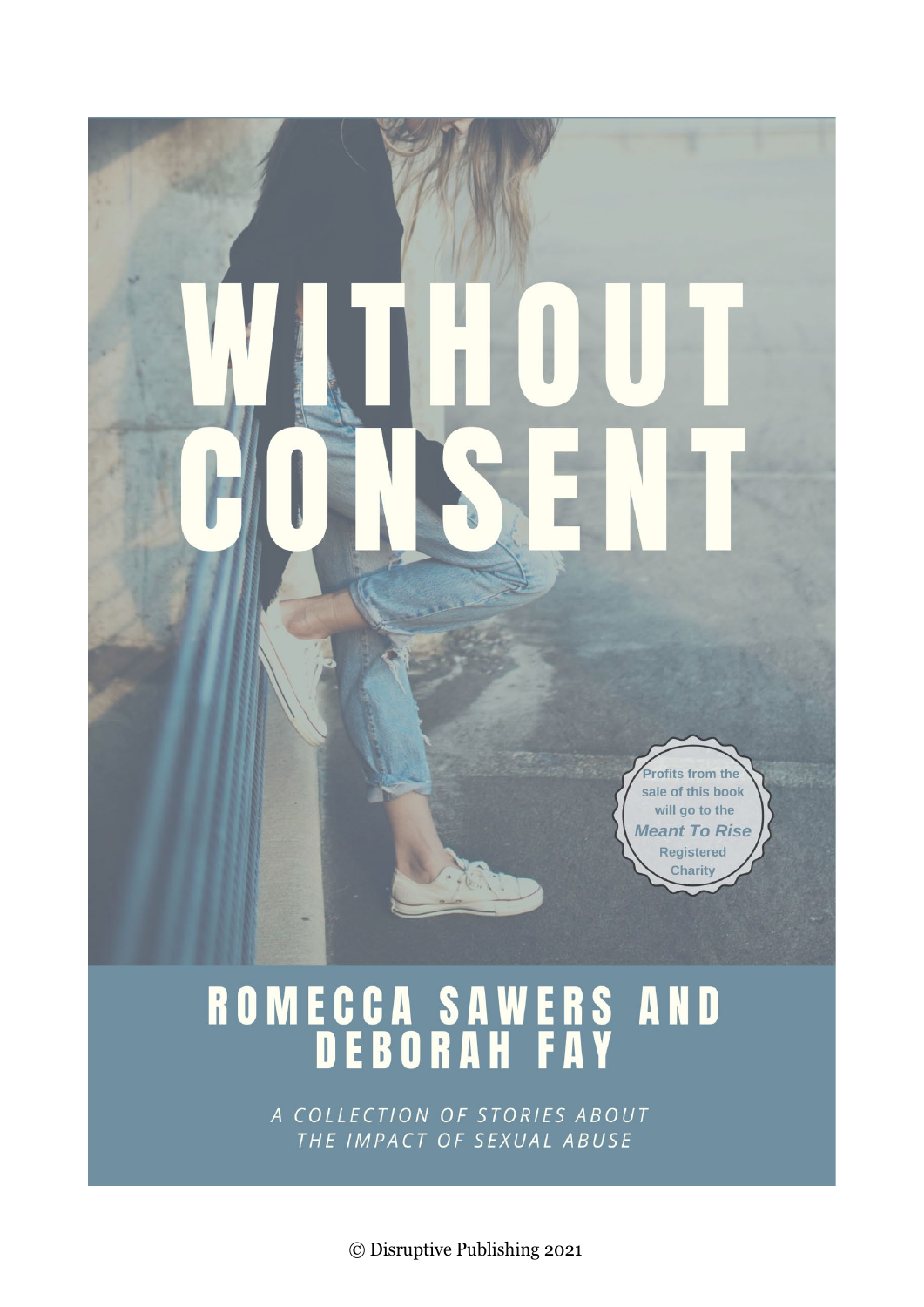# **About Without Consent**

It takes so much courage to speak up and call out injustice when we see it and even more so when we experience it for ourselves. More often than not, someone who has been abused will remain hidden under a cloud of shame, and they might even continue to abuse themselves with some form of ongoing self-harm.

*Without Consent* will be a collection of stories that gives insight into the many ways in which sexual abuse and sexual assault impacts on an individual, immediately and ongoing.

These stories will be confronting. They will probably make you feel sad, angry and helpless, and at times, you might even be horrified by what you read.

Hopefully though, you will come out the other side feeling empowered, knowing that you are not alone and that there is power in the collective voice.

# **STORYline Concepts for** *Without Consent*

We are seeking 20 authors who feel called to share their story in this very special project.

If you are reading this it is because you are considering contributing to the book in some way. Please consider the following concepts carefully.

**Concept #1** Consider the 3 outcomes we are aiming to achieve through this publication before embarking on your writing journey.

- 1. To offer **a safe platform** to those authors who have not yet confronted their abusers,
- 2. To help our authors to find a higher **purpose** and greater **peace** within the process of exploring and releasing their stories and
- 3. To bring **greater awareness**to the community as a whole as to the width and depth of the impact of sexual abuse

**Concept#2** Consider whether you want to use your realnameor a pen namefor your story.

**Concept #3** Consider how you would like to present your story.

## **The whole picture**

Please use the following questions to guide you through your story. We have put these questions together to help you to stay on track and to draw out the most empowering story you can possibly write.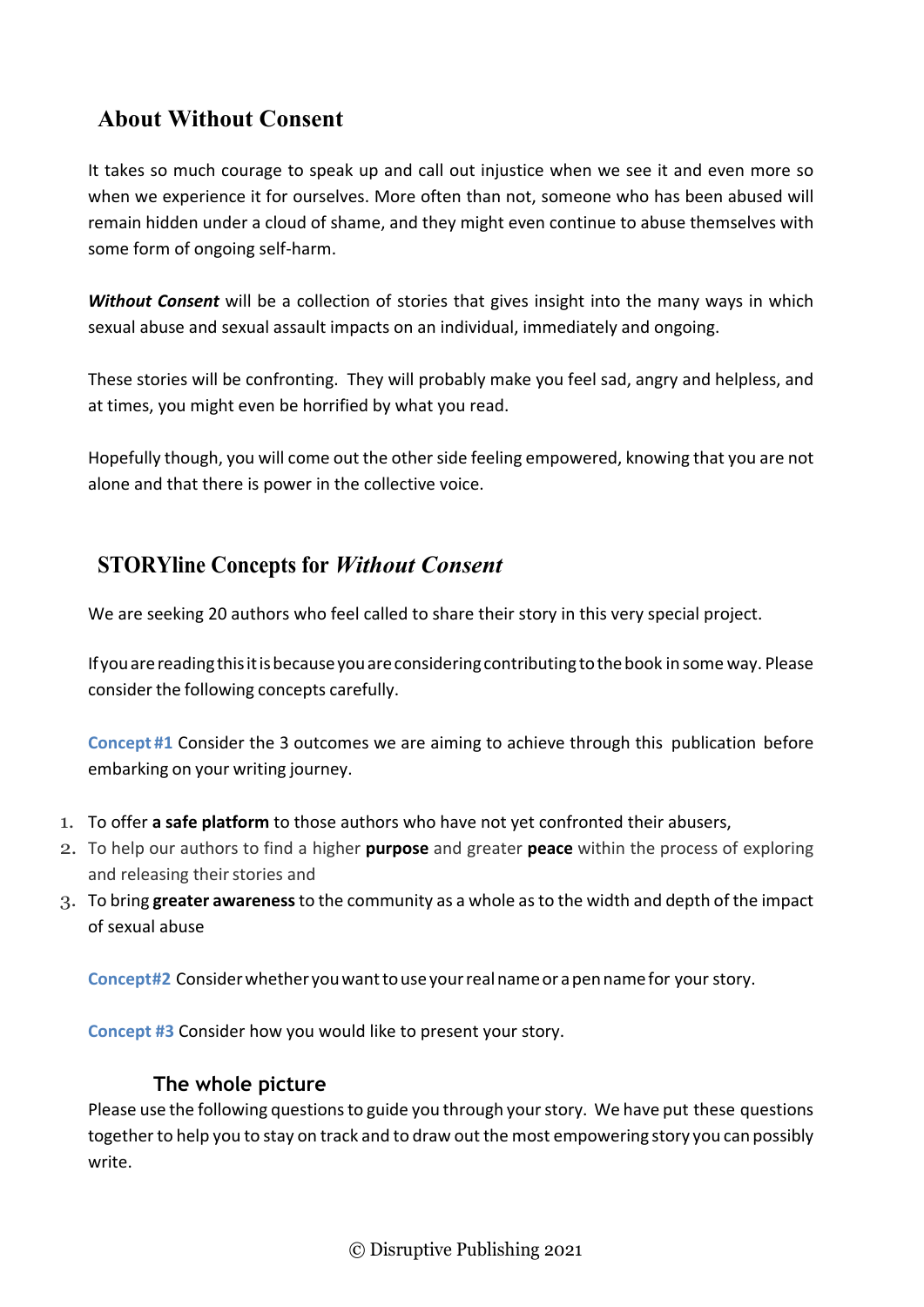When were you first abused or assaulted? What was life like for you before this happened? Who was your abuser? (For legal reasons it is important to use terms to describe your relationship with this person e.g., uncle, boss, stranger, etc., rather than their full names) What was your original reaction or response – thoughts or actions? How did this change your thoughts and behaviours? How has this changed the way you think and act now? What are some of the more challenging times you have faced as a result of your abuse/assault? What have you done/had to do/been able to do to move toward recovery? What have been the greatest lessons learned from your experience? If you have not already confronted your abuser, what would you like to say to them now? If you could share just one thing from your experience that would most benefit another person what would that be?

## **A letter to your abuser**

Coming face to face with your abuser and calling them out for their abuse is one of the most difficult and yet most empowering things a survivor can do for themselves.

If you have not yet confronted your abuser and for whatever reason you are unable to do so you might like to use this book as an opportunity to do so.

A letter to your abuser would include an account of what the abuser did to you and the impact their actions have had on you.

You can use the FERN Process to accomplish this and there will be a private group set up to support you through this process if this calls to you.

#### **The FERN Process:**

FACT: What actually happened? FICTION: What did I tell myself was happening at the time? What have I been telling myself since? EMOTIONAL RESPONSE: How did I feel? How do I feel now?

NEED: What did / do I need to be able to move forward?

### **A Poem**

Poetry is a powerful way to share what happened to you and the impact it has had. If you feel called to share your story in the form of a poem, we would be happy to include it.

## **Professional / Service Provider / Educational Angle**

Who are you?

How did you come to be working in this space?

How do you support people who have been sexually abused / assaulted?

What tip, tool or pearl of wisdom can you share that would help our readers to help themselves? Why is this important?

© Disruptive Publishing 2021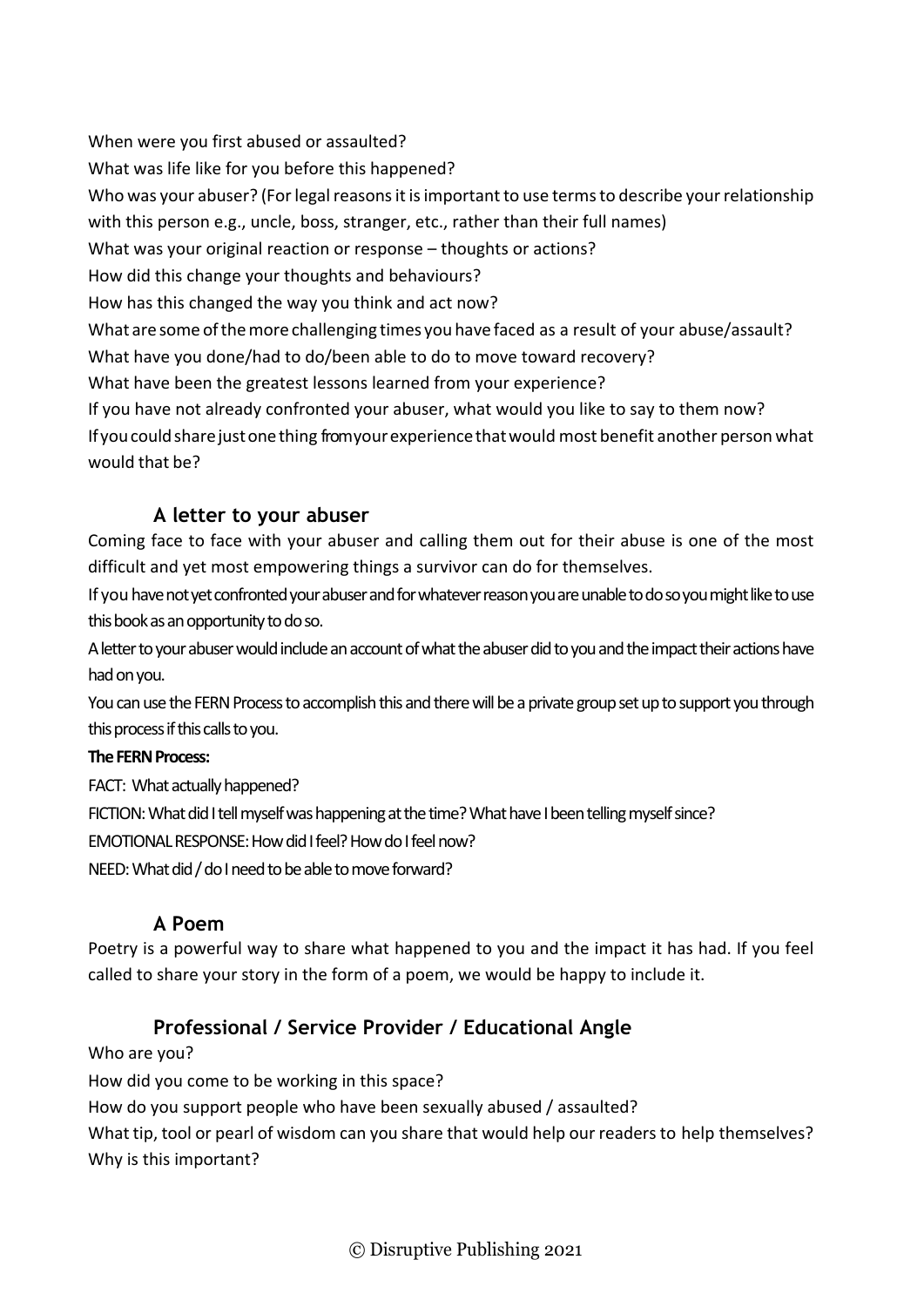How can your reader learn more from you? Where can they find you and what else do you have to offer them. (Bio Page)

**Concept #4** Remember that you can only write up to **2000** words. You might like to consider assigning a certain number of words to each question before you begin your journey so that you stay focused and don't go overboard.(Believeme when I say it's easy to gooverboard!)

**Concept#5**"Don't get it right. Get it written." Try not to edit your story in your head. Get your thoughts and memories down on paper or in to the computer and then we can shorten or lengthen, proofreador edit asnecessary. Youmight also consider recording a verbal response to each of the questions above into your smart phone and then you can transcribe yourrecording. Many people find that an easier and more natural approach to writing.

**Concept #6** Ask for help. We are here to help with anything you might be struggling with. Don't agonise over anything. Just drop into our private Facebook group page, send us a message or email us and we will be there to help. We are all in this together.

#### oooooOOOooo

# **Final Word**

Eachof the chosen authors will be required to contribute **\$297** (plus GST) for professional editing and publishing.

Each contributing author will receive:

- 1 print copy of the book when it is finalised
- Ongoing opportunity to purchase copies at a wholesale which will be determined when the book goes to print but we expect it will be in the vicinity of \$15 per copy. Recommended retail price will be in the range of \$30 and will also be determined when the book goes to print.
- Electronic versions of the book will be created, and authors will have permission to sell them or give them away as they see fit.
- As a "Disruptive" Author you will be invited to join a private Facebook group where we endeavour to capitalise on the law of collaboration by supporting each other and discussing all things writing and publishing and marketing.
- You will be invited to share your brilliance in *The Disruptive Author magazine* which is an exclusive platform just for Disruptive Authors to showcase their expertise in the form of columns and